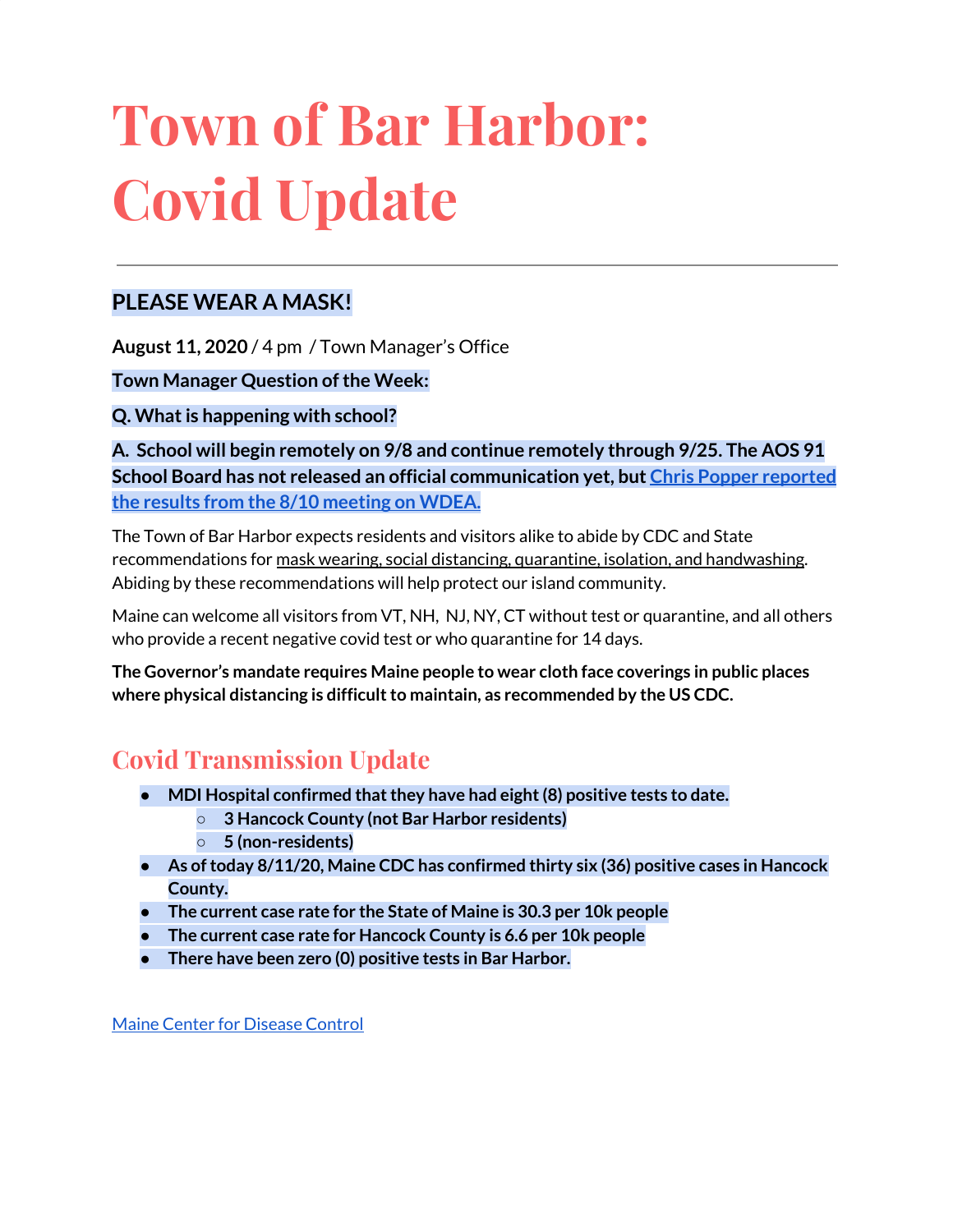## **Public Safety & Municipal News**

- **● The Town of Bar Harbor [received](https://www.maine.gov/governor/mills/news/mills-administration-approves-second-round-covid-19-prevention-and-protection-awards-under) a second grant of \$33,083 from the State of Maine Keep ME Healthy [program](https://www.maine.gov/governor/mills/news/mills-administration-approves-second-round-covid-19-prevention-and-protection-awards-under) to help Bar Harbor with Covid related needs.**
- **● Town Council meets next on 8/18 at 4pm ○ Can be viewed live at[townhallstreams.com](https://townhallstreams.com/) or on Spectrum Cable channel 1303**
- **•** Election recount from 8/1 upheld the original results of the election.

## **MDI Hospital**

**MDI Hospital Coronavirus Call Center :** If you are having symptoms or think you may have been exposed to COVID-19, call your primary care provider. If you do not have one, reach out to our Coronavirus Call Center at 207-801-5900. Calling ahead helps our dedicated health care professionals provide the best possible care and protects those in our community who are most vulnerable. Remember: **PLEASE CALL AHEAD**

**8/1/20 Press Release - Covid 19 Public Service [Announcement](https://www.mdihospital.org/news/covid-19-public-service-announcement/)**

## **School Information: Conners Emerson & MDI High School**

- **● School will be remote through September 25th.**
- **● Official Communication will come from the individual school principals to each community about the back to school plan though Chris Popper reported the outcomes of the 8/10 AOS School Board meeting on WDEA. [Click](https://wdea.am/aos-91-board-votes-to-start-schools-september-8th-with-remote-learning-through-september-25-video/?trackback=fbshare_mobile&fbclid=IwAR23bDC1sAr5OR3eGMWIuymNzCkxdiBvB9apw4UDZJtBje4FE1wC_lsFI6Q) here to see the [article.](https://wdea.am/aos-91-board-votes-to-start-schools-september-8th-with-remote-learning-through-september-25-video/?trackback=fbshare_mobile&fbclid=IwAR23bDC1sAr5OR3eGMWIuymNzCkxdiBvB9apw4UDZJtBje4FE1wC_lsFI6Q)**

USDA [Pandemic](http://track.spe.schoolmessenger.com/f/a/j6GQx4nFl3Rld4Q68tYCuA~~/AAAAAQA~/RgRgu5_JP0SlaHR0cHM6Ly9tYWlsLmdvb2dsZS5jb20vbWFpbC91LzAvP3RhYj1jbSNzZWFyY2gvZnJvbSUzQStiZWVzbGV5L1doY3RLSlZyQ0NUS1JmUldCTFdkUVpGZ2pUVlhNdkRwUVpIa2NoRkJCc3NGcHJxZEtnWFF3S05Tamt3R1RxTFpaS21wTkRHP3Byb2plY3Rvcj0xJm1lc3NhZ2VQYXJ0SWQ9MC4xVwdzY2hvb2xtQgoARkls2l72Ls-jUhhiYXJoYXJib3JqZXdlbEBnbWFpbC5jb21YBAAAAAE~) EBT program

#### **School Emails and Websites**

- <http://www.mdirss.org/>
- Latest email update from [Principal](https://docs.google.com/document/d/1OKDsYNtOgV0FI9xAcXwQvenOKLV0S2vBg1o5jtu5CrE/edit?usp=sharing) Haney and MDI High School Preliminary Concepts for return to school.
- MDI High School: Extra Curricular Physicals & Insurance [Information](https://wdea.am/mdihs-extracurricular-activity-physicals-and-insurance-information/?trackback=fbshare_mobile&fbclid=IwAR0wxPd824oG1ATLwkeI9s9n2sdpvEiyxeJGgB_mh2BlEJNT_AXiMynkobs)
- Latest email update from Conners [Emerson](https://docs.google.com/document/d/1v3pgkG6Q-9S3gisuUIj4etPVDwgBKl4P00JBkvZr-kk/edit?usp=sharing) School Preliminary Plan 7/31
- Latest email update from [Superintendent](https://docs.google.com/document/d/1fzeCbc8gpTSKmUaDoQH1Avx5PVl-h0reFphXrT1eUNA/edit?usp=sharing) Marc Gousse
	- August 6 : Workshop
	- August 10 : Final Recommendations for Return to School.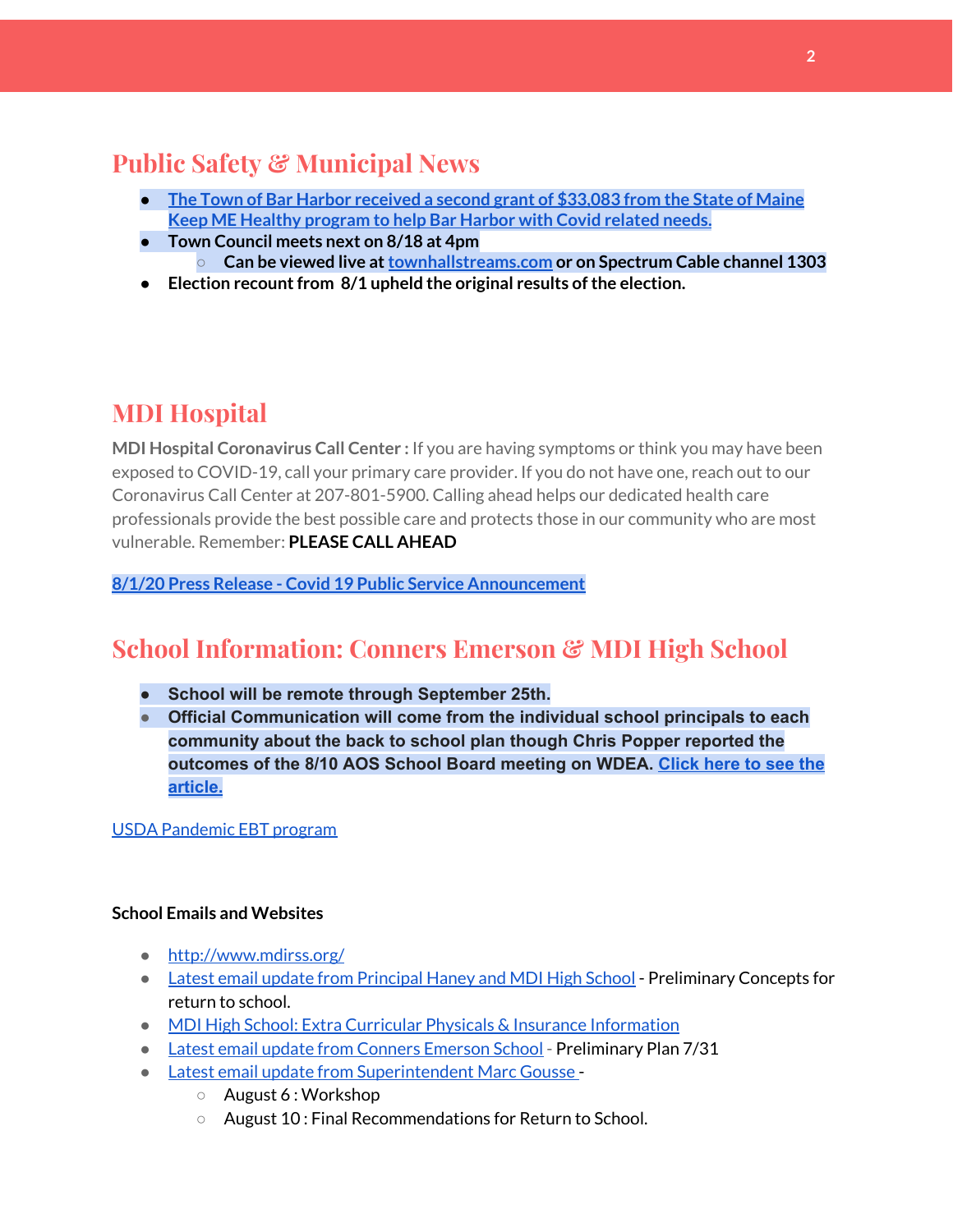## **Government News & Mandates**

#### **[Governor](https://www.maine.gov/governor/mills/) Mills: Latest Updates :**

- **● Mills [Administration](https://www.maine.gov/governor/mills/news/mills-administration-approves-second-round-covid-19-prevention-and-protection-awards-under) Approves Second Round of COVID-19 Prevention and Protection Awards Under Keep Maine [Healthy](https://www.maine.gov/governor/mills/news/mills-administration-approves-second-round-covid-19-prevention-and-protection-awards-under) Plan**
- As Maine Seeks to Maintain [Relatively](https://www.maine.gov/governor/mills/news/maine-seeks-maintain-relatively-low-virus-spread-governor-mills-renews-state-civil-emergency) Low Virus Spread, Governor Mills Renews State of Civil [Emergency](https://www.maine.gov/governor/mills/news/maine-seeks-maintain-relatively-low-virus-spread-governor-mills-renews-state-civil-emergency)
- Governor Mills & [MaineHousing](https://www.maine.gov/governor/mills/news/governor-mills-mainehousing-expand-rental-relief-program-help-prevent-evictions-counter) Expand Rental Relief Program to Help Prevent Evictions, Counter Reductions in Federal [Unemployment](https://www.maine.gov/governor/mills/news/governor-mills-mainehousing-expand-rental-relief-program-help-prevent-evictions-counter) Benefits
- Maine DHHS [Announces](https://www.maine.gov/governor/mills/news/maine-dhhs-announces-four-additional-swab-and-send-covid-19-testing-sites-2020-07-21) Four Additional "Swab and Send" COVID-19 Testing Sites [To](https://www.maine.gov/governor/mills/news/protect-health-students-staff-mills-administration-provides-public-health-guidance-financial) Protect Health of Students & Staff, Mills [Administration](https://www.maine.gov/governor/mills/news/protect-health-students-staff-mills-administration-provides-public-health-guidance-financial) Provides Public Health Guidance & [Financial](https://www.maine.gov/governor/mills/news/protect-health-students-staff-mills-administration-provides-public-health-guidance-financial) Support to School Systems Across Maine
- Mills [Administration](https://www.maine.gov/governor/mills/news/mills-administration-supports-child-care-working-families-8-million-investment-coronavirus) Supports Child Care for Working Families with \$8 Million Investment from [Coronavirus](https://www.maine.gov/governor/mills/news/mills-administration-supports-child-care-working-families-8-million-investment-coronavirus) Relief Fund

[Representative](http://www.rephubbell.com/) Brian Hubbell's latest newsletter : [Stabilizing](http://www.rephubbell.com/2020/07/23/stabilizing-the-economy-climate-action-strategies-and-public-health-measures/) the economy, climate action [strategies,](http://www.rephubbell.com/2020/07/23/stabilizing-the-economy-climate-action-strategies-and-public-health-measures/) and public health measures 7/23/20

#### **Other Government Resources:**

- Pandemic [Unemployment](https://www.maine.gov/unemployment/pua/) Assistance
- Maine [Tourism](https://www.mainetourism.com/maine-tourism-relief-fund/) Relief Fund: Apply For Assistance beginning May 5
- The Small Business [Association](https://www.sba.gov/) Link to loan and grant forms: EIDL & PPP
- CDC [Guidelines](https://www.cdc.gov/coronavirus/2019-nCoV/index.html)
- [Maine](https://www.maine.gov/dhhs/mecdc/infectious-disease/epi/airborne/coronavirus.shtml#news) CDC

## **Bar Harbor Chamber of Commerce**

**If you have ideas that would help Bar Harbor businesses during this time, please email concepts to Chamber Director Alf Anderson: [alf@barharborinfo.com](mailto:alf@barharborinfo.com)**

Includes resource lists for visitors and businesses

<https://www.visitbarharbor.com/member-center-coronavirus-resources>

## **Community Resources**

- **● Healthy Acadia [Newsletter](https://mailchi.mp/healthyacadia.org/august_4_2020) [8](https://mailchi.mp/healthyacadia.org/august_4_2020)/11**
- Open Table MDI Building [Community,](https://www.opentablemdi.org/) One Meal at a Time is delivering meals twice a week, free of charge, to anyone who requests them (MDI wide).
- Jesup [Memorial](https://jesuplibrary.org/) Library **Interlibrary Loan is now active in Maine**
- Mount Desert 365 Resource [Spreadsheet](https://docs.google.com/spreadsheets/d/1okAx6HSsgXZY9CGH07Dzi6rqe7a6m4dLCPKot2Li7Ek/edit?usp=sharing) is a resource list for all of MDI